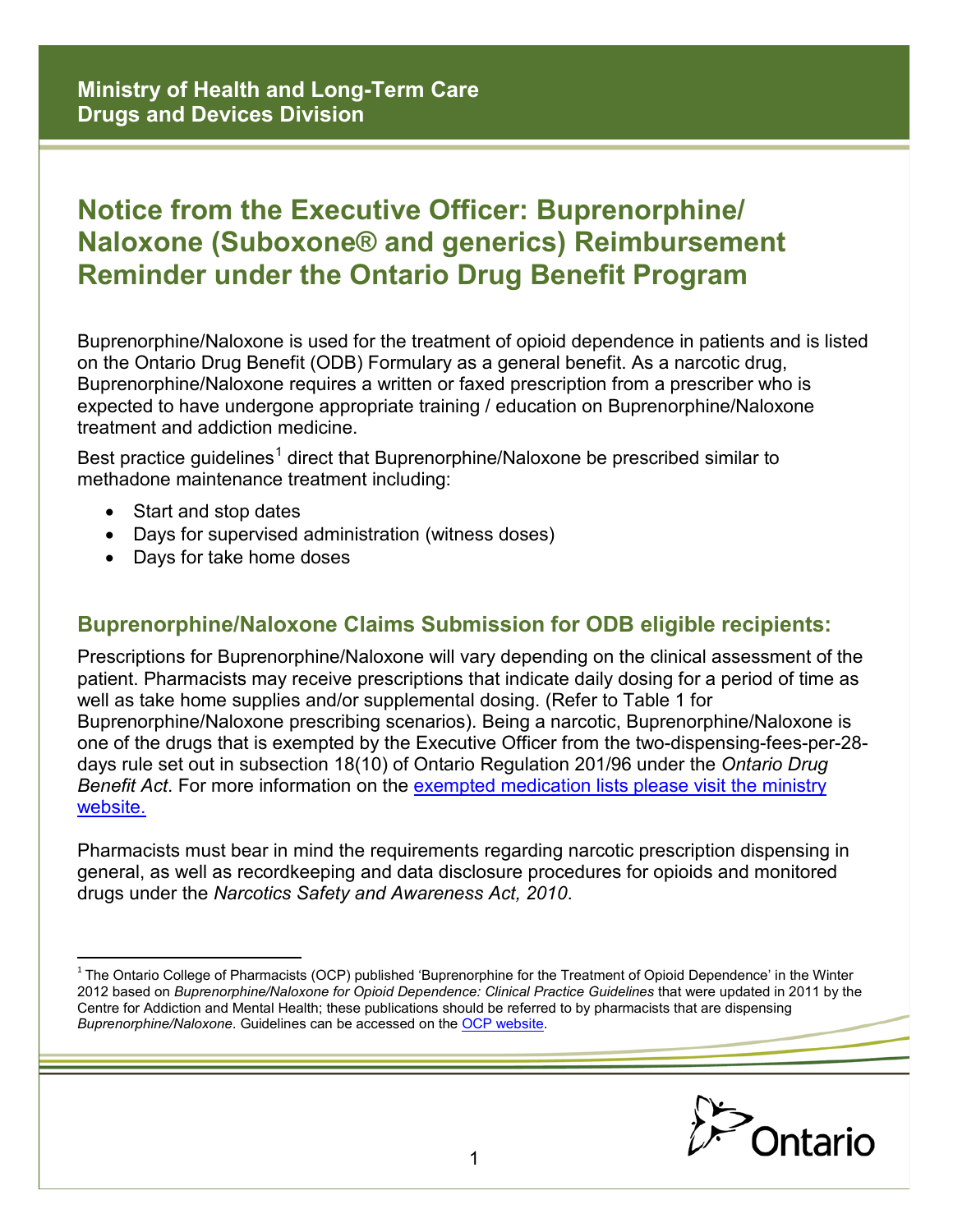Pharmacists should ensure accurate prescriptions in all cases. Possible prescription scenarios may include: (refer to Table 1)

- Pharmacies may claim one dispensing fee per day per patient for each supervised / witnessed Buprenorphine/Naloxone dose on the day the dose is witnessed by the pharmacist.
- If a prescription directs a take home supply in addition to one witnessed dose, one extra fee may be submitted on the same day for the take home "carry" doses.
- If a prescription directs a supplemental supply of Buprenorphine/Naloxone in addition to the take home supply of doses, only one dispensing fee for the total supplemental and take home supply may be claimed on the same day.
- When two fees are charged in one day, pursuant to the conditions above, the "UA" intervention code will be required.
- A pharmacy may only bill one fee per day for patients if the patient attends the pharmacy daily for witnessed doses.
- Buprenorphine/Naloxone prescriptions that are dispensed by pharmacies for transferred patient care via batch shipping to physician offices or to off-site care facilities (i.e. addiction treatment centres) are eligible for one dispensing fee per patient prescription that could encompass both witness and carry doses, since they are dispensed from the pharmacy at one time.

| Prescription direction                                                                                                             | Dispensing fee                                                                                                                                                                              |
|------------------------------------------------------------------------------------------------------------------------------------|---------------------------------------------------------------------------------------------------------------------------------------------------------------------------------------------|
| 7 witness doses                                                                                                                    | 1 fee allowed each day<br>$\bullet$                                                                                                                                                         |
| 1 witness dose & 6 carry doses                                                                                                     | 2 fees allowed; 2 claims submitted on<br>$\bullet$<br>the day the dose was witnessed in the<br>pharmacy and the take home doses<br>were provided                                            |
| 1 witness dose each day Mon - Fri; 2<br>carry doses                                                                                | 1 fee allowed per day from Mon-Thurs<br>$\bullet$<br>with each witnessed dose;<br>2 fees allowed on Friday – one for the<br>$\bullet$<br>witnessed dose, one for the weekend<br>carry doses |
| 7 carry doses                                                                                                                      | 1 fee for all carry doses combined<br>$\bullet$                                                                                                                                             |
| Any combination of witness and carry<br>doses where care has been transferred<br>to a physician, clinic or other care<br>facility. | 1 fee for all doses combined<br>$\bullet$                                                                                                                                                   |

Table 1: Possible Buprenorphine/Naloxone prescription scenarios: